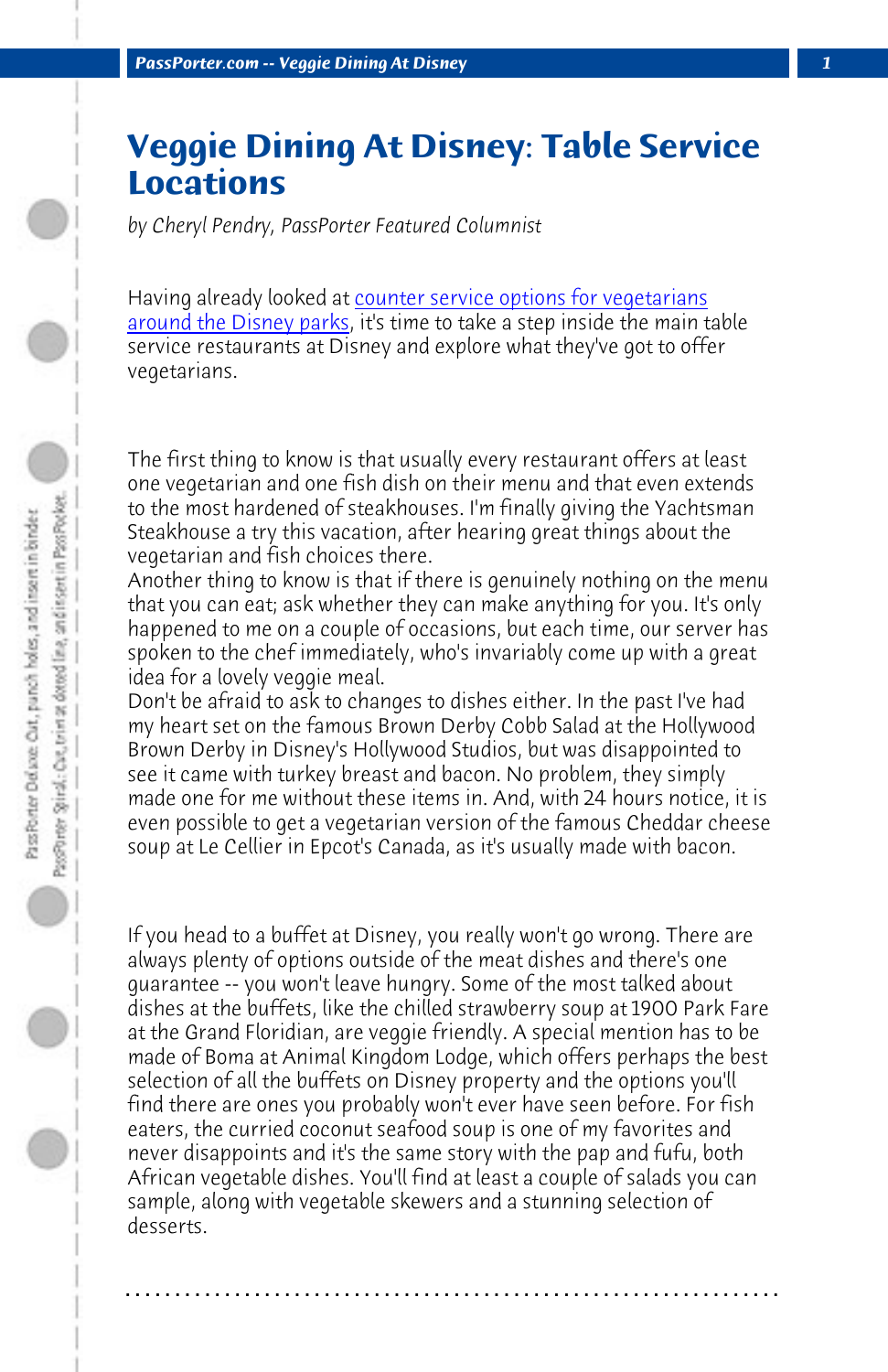Staying with the African theme, the new lunch and dinner buffets at Animal Kingdom's Tusker House has a wide range of choices, including a whole vegetarian table, boasting options such as Marrakesh Couscous with roasted vegetables, vegetable samosas, spiced tandoori tofu and a range of interesting salads and vegetable side dishes.

When it comes to set meals that are served family style, invariably there are choices for vegetarians. The dish served at the Liberty Tree Tavern character dinner at the Magic Kingdom last time we were there didn't hit the mark, but there was no such problem with the option served up for dinner at 'Ohana at the Polynesian. Even at the Hoop Dee Doo dinner show, we were asked in advance whether we had any dining requirements and I was offered a choice of three or four options for my meal.

However, one place you may want to avoid if you're at all squeamish about the sight of raw meat is Teppan Edo in Epcot's Japan, where the food is cooked in front of you. Unless you have a table of eight vegetarians, the chances are that food is going to include meat and fish and, although the cooks do keep the vegetables away from the other items, it is all cooked on the same huge hot pan.

Better choices in Epcot include Restaurant Marrakesh in Morocco with their lovely vegetable couscous and the Princess Storybook meals at Akershus in Norway, where, as well as a huge selection of cheese and salads on the cold buffet, entree items include a vegetable pasta and, for fish eaters, a couple of fish choices.

Fancy trying a vegetable curry? Then head for the Rose and Crown in the United Kingdom, while you'll find a beautiful onion soup at Chefs de France next door in France, along with a vegetarian entree at both lunch and dinner.

Another great place for non-meat eaters is Spoodles on the nearby BoardWalk with a wide selection of fish dishes and some more unusual vegetarian items, including the highly recommended Mediterranean dips with toasted pita and marinated olives or the equally good margherita flatbread. Although these are appetizers, I found the latter very substantial and it made a very good entree.

Staying with the Mediterranean theme, there's plenty on fresh at Fresh at the Dolphin, where you can pick from either a buffet or a la carte items, which include some wonderful roasted vegetable grilled pitas and a Caprese sandwich, complete with delicious buffalo mozzarella and red and yellow tomatoes.

Italian restaurants are usually a good bet for vegetarians and Disney is no exception. You'll find a fair few dishes on the menu at Mama Melrose's in Disney's Hollywood Studios, including mozzarella and tomatoes for appetizer, a delicious tomato flatbread and an eggplant dish. Tutto Italia, the Epcot restaurant, has lost some of my previous veggie favorites from its menu, but still comes through with a tomato and mozzarella pasta dish and an intriguing combination of pasta, pine

**. . . . . . . . . . . . . . . . . . . . . . . . . . . . . . . . . . . . . . . . . . . . . . . . . . . . . . . . . . . . . . . . . .**